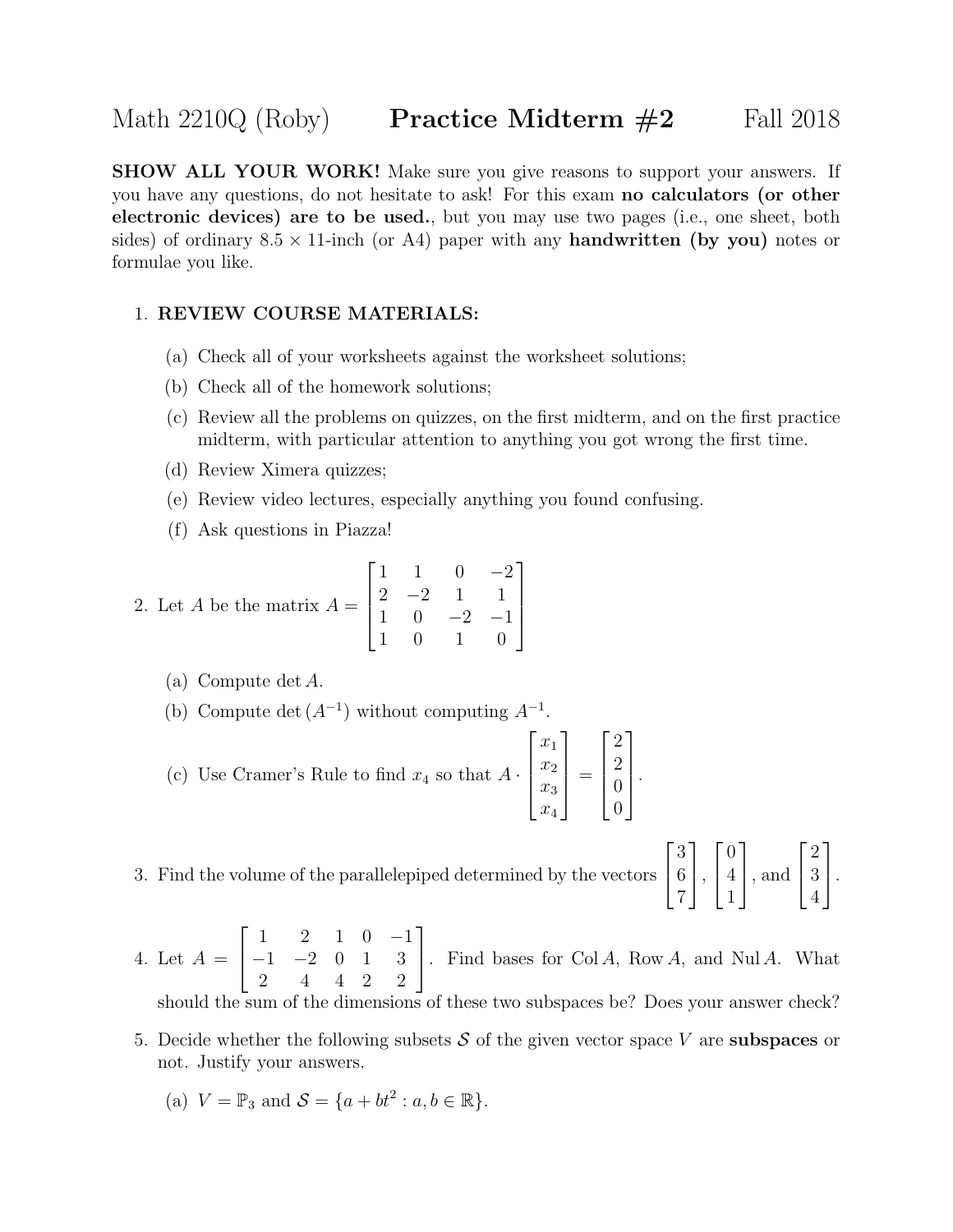- (b)  $V = \mathbb{R}^3$  and  $S = \{(x, y, z) \in \mathbb{R}^3 : x 2y + 3z = 1\}.$
- (c)  $V = \mathbb{R}^3$  and  $S = \{(x, y, z) \in \mathbb{R}^3 : x 2y + 3z = 0\}.$

6. Define a transformation  $T : \mathbb{P}_3 \to \mathbb{R}^2$  by  $T(\mathbf{p}) = \begin{bmatrix} \mathbf{p}(0) \\ \mathbf{p}(2) \end{bmatrix}$ .

- (a) Show that  $T$  is a linear transformation.
- (b) Describe the kernel and range of this linear transformation.
- (c) Write the matrix A of this linear transformation in terms of the standard bases for  $\mathbb{P}_3$  and  $\mathbb{R}_2$ .
- (d) Compute a basis for Nul A.
- (e) Compute a basis for Col A.

7. Find the dimensions of Nul A and Col A for the matrix  $A =$  $\sqrt{ }$  $\overline{\phantom{a}}$ 1 3 −4 2 −1 6 0 0 1 −3 7 0 0 0 0 1 4 −3 0 0 0 0 0 0 1  $\parallel$ .

8. Let 
$$
A = \begin{bmatrix} 4 & 1 \\ -1 & 2 \end{bmatrix}
$$
,  $\mathbf{b}_1 = \begin{bmatrix} 1 \\ -1 \end{bmatrix}$ , and  $\mathbf{b}_2 = \begin{bmatrix} -1 \\ 2 \end{bmatrix}$ .

- (a) Verify that  $\mathbf{b}_1$  is an eigenvector of A.
- (b) Compute the characteristic polynomial of A.
- (c) State all eigenvalues of A and their multiplicity.
- (d) Is A diagonalizable? Explain clearly why or why not.
- (e) Explain why  $\mathcal{B} = {\mathbf{b}_1, \mathbf{b}_2}$  is a basis for  $\mathbb{R}^2$ .
- (f) Find the B-matrix for the transformation  $T(\mathbf{x}) = A\mathbf{x}$ .
- 9. If A is a  $4 \times 3$  matrix, what is the largest possible dimension of the row space of A? What is the smallest possible dimension? What if A is  $3 \times 4$  matrix? Explain!
- 10. For each statement below indicate whether it is true or false, and give reasons to support your answer. To show something is false, usually it is best to give a specific simple counterexample. Extra credit for "salvaging" false statements to make them correct.
	- (a) If A is a  $2 \times 2$  matrix with a zero determinant, then one column of A is multiple of the other.
	- (b) If  $\lambda$  is an eigenvalue of an  $n \times n$  matrix M, then  $\lambda^2$  is an eigenvalue of  $M^2$ .
	- (c) If A and B are  $n \times n$  matrices with det  $A = 2$  and det  $B = 3$ , then  $\det(A+B) = 5$ .
	- (d) det  $A^T = \det A$ .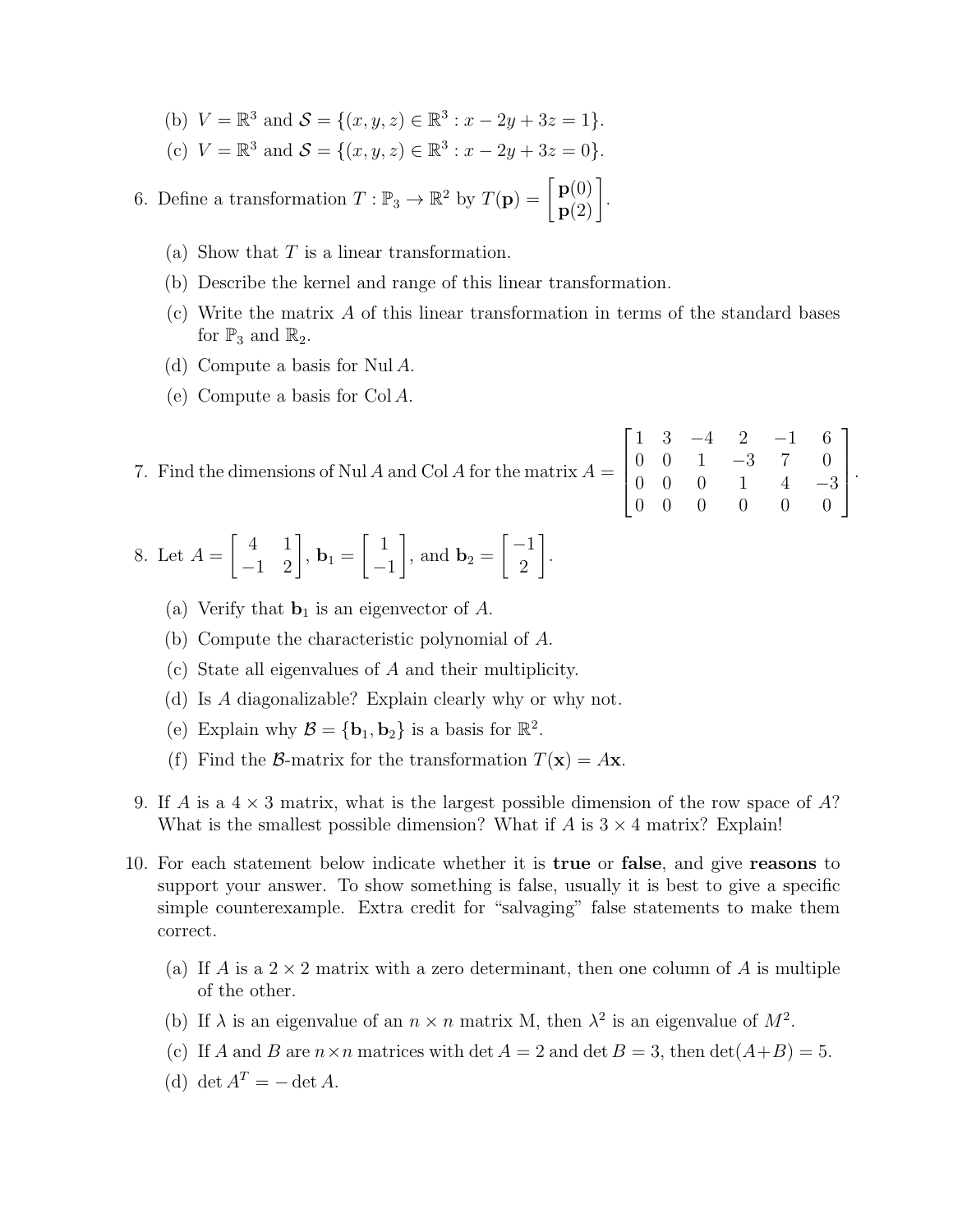- (e) The number of pivot columns of a matrix equals the dimension of its column space.
- (f) Any plane in  $\mathbb{R}^3$  is a two-dimensional subspace of  $\mathbb{R}^3$ .
- (g) The dimension of the vector space  $\mathbb{P}_4$  is 4.
- (h) If dim  $V = n$  and S is a linearly indpendent set in V, then S is a basis for V.
- (i) If there exists a linearly dependent set  $\{v_1, \ldots, v_p\}$  that spans V, then dim  $V \leq$  $p$ .
- (j) The eigenvectors of any  $n \times n$  matrix are linearly independent in  $\mathbb{R}^n$ .
- (k) The range of a linear transformation is a vector subpace of the codomain.
- (1) The null space of an  $m \times n$  matrix is in  $\mathbb{R}^m$
- (m) Let A and B be  $n \times n$  matrices. If B is obtained from A by adding to one row of A a linear combination of other rows of A, then det  $B = \det A$ .
- (n) The row space of  $A<sup>T</sup>$  is the same as the column space of A.
- 11. Let  $S = \{1 t^2, t t^2, 2 2t + t^2\}.$ 
	- (a) Is S linearly independent in  $\mathbb{P}_2$ ? Explain!
	- (b) Is  $S$  a basis for  $\mathbb{P}_2$ ? Explain!
	- (c) Express  $\mathbf{p}(t) = 3 + t 6t^2$  as a linear combination of elements of S.
	- (d) Is the expression unique? Explain!
- 12. Suppose a nonhomogeneous system of six linear equations in eight unknowns has a solution with two free variables. Is it possible to change some constants on the equations' right sides to make the new system inconsistent? Explain!
- 13. Here are some specific tasks you should be able to accomplish with demonstrated understanding:
	- (a) Everything listed already on the first practice midterm.
	- (b) Know the definitions and geometric interpretations of the following basic terms:
		- The determinant of a matrix A (recursive cofactor expansion) and its interpretation as signed volume of the parallelopiped defined by the columns (or rows) of A.
		- A vector space (via ten axioms), a subspace (of a vector space).
		- A linear transformation  $T: V \to W$  between two (general) vector spaces V and W.
		- Linear (in)dependence and span of sets of vectors in a general vector space V, and a **basis** for a subspace  $S$  of V.
		- The coordinates of x with respect to a basis  $\mathcal{B} = {\bf{b}_1, \ldots, b_n}$  for a vector space V, and the **coordinate mapping**  $\mathbf{x} \mapsto [\mathbf{x}]_B$  from V to  $\mathbb{R}^n$ .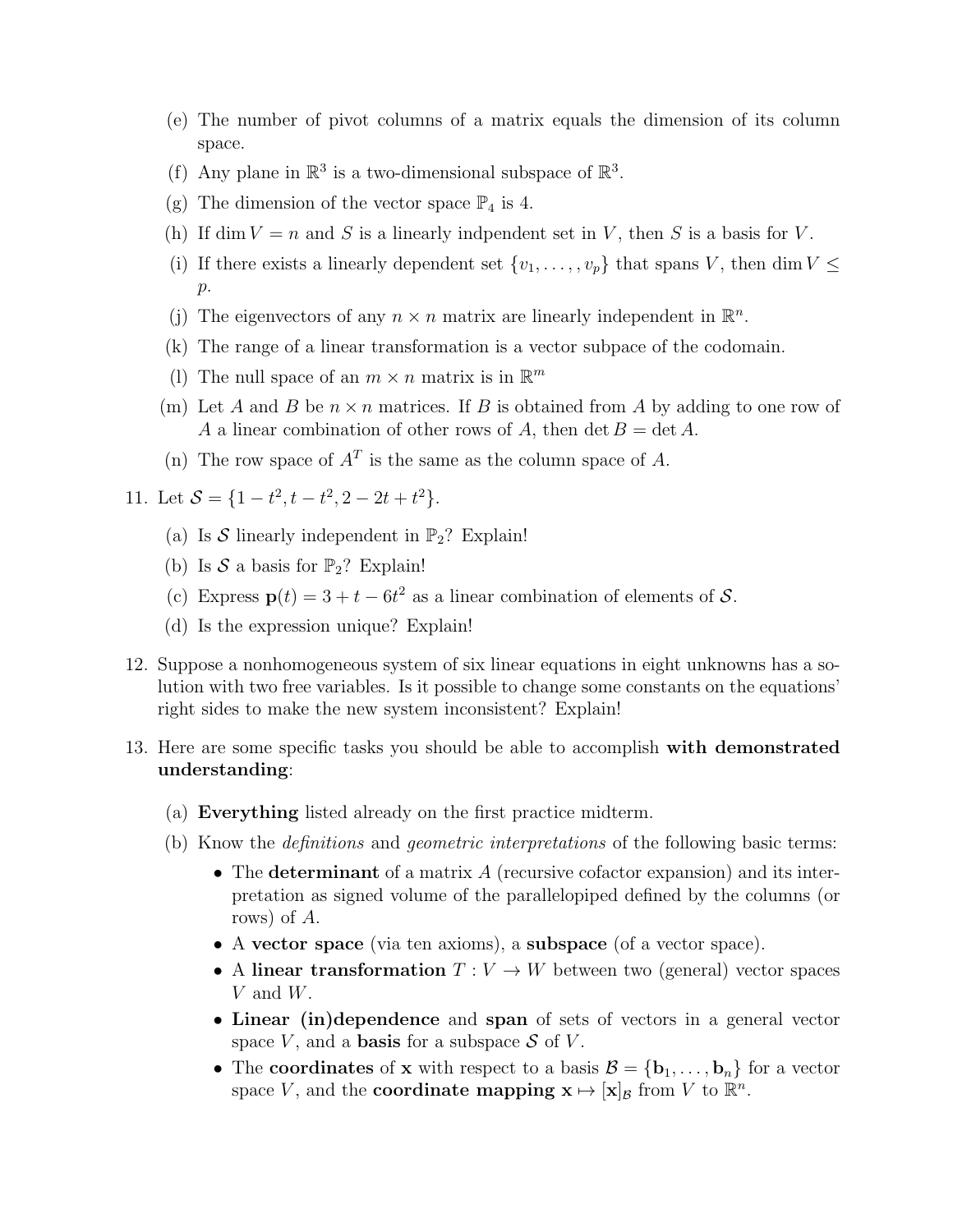- An isomorphism  $T: V \to W$  between two vector spaces (i.e., a one-to-one and onto linear transformation).
- The dimension of a vector space and the rank of a matrix  $A$ .
- An eigenvector and eigenvalue of a square matrix A.
- Similarity of two square matrices A and B.
- (c) Row reduce a matrix A to echelon and/or reduced echelon form. Use this process and an understanding of pivot positions to (in addition to items on  $PM#1$ ):
	- compute the determinant of a square matrix  $A$ ;
	- compute bases for Col A, Row A and the dimensions of these subspaces; and
	- compute eigenvectors corresponding to a given eigenvector  $\lambda$  of A.
- (d) Understand how row operations affect det A and use them to reduce a matrix  $A$ to triangular form, in order to calculate det A (as product of diagonal entries). Use properties of determinants to compute the determinant of related matrices.
- (e) Know basic properties of determinants, including:
	- i. det  $A^T = \det A$ ; ii.  $\det(AB) = (\det A)(\det B);$ iii. A is invertible  $\iff$  det  $A \neq 0$ ; and iv. det  $A^{-1} = \frac{1}{\det A}$  $\frac{1}{\det A}$ .
- (f) Use Cramer's Rule to compute the solution to a matrix system  $A\mathbf{x} = \mathbf{b}$ .
- (g) Know and apply to specific examples: a linear transf  $T : \mathbb{R}^n \to \mathbb{R}^n$  rescales the volume of a set (with finite volume)  $S \subset \mathbb{R}^n$  by a factor of its determinant: vol  $T(S) = |\det A| \cdot \text{vol } S$ , where A is the matrix of T (with respect to any basis).
- (h) Use definitions and theorems to determine whether a given **subset**  $S$  of a vector space V is in fact a **subspace** of V; in particular, explain why Nul A and Col A are subspaces.
- (i) Use the Spanning Set Theorem to show that spanning sets always contain a basis, and linearly indepenent sets can always be extended to a basis. Know that each element can be written *uniquely* in terms of a basis.
- (j) Given a matrix A, find the dimensions of and bases for Col A, Nul A, and Row A. Use the relations among rank, dim Nul  $\tilde{A}$ , and size of  $\tilde{A}$  to understand properties of the associated linear transformation (one-to-one, onto, kernel, range).
- (k) Understand that dimension measures the size of a vector space, and that a subspace H of a finite-dimensional vector space V has  $\dim H \leq \dim V$ . Know and apply the **Basis Theorem**, that if dim  $V = p$ , then any set of p linearly independent vectors is a basis and any set of  $p$  vecotrs that spans  $V$  is a basis.
- (l) Know how to prove The Rank Theorem (from our understanding of row reduction), that rank  $A + \dim \text{Nul } A = \text{\#cols of } A$ , and apply it to examples.
- (m) Understand and apply in context additional conditions in the Invertible Matrix Theorem involving  $Col A$ , Nul A, and their dimensions, as well as those involving eigenvalues of A.